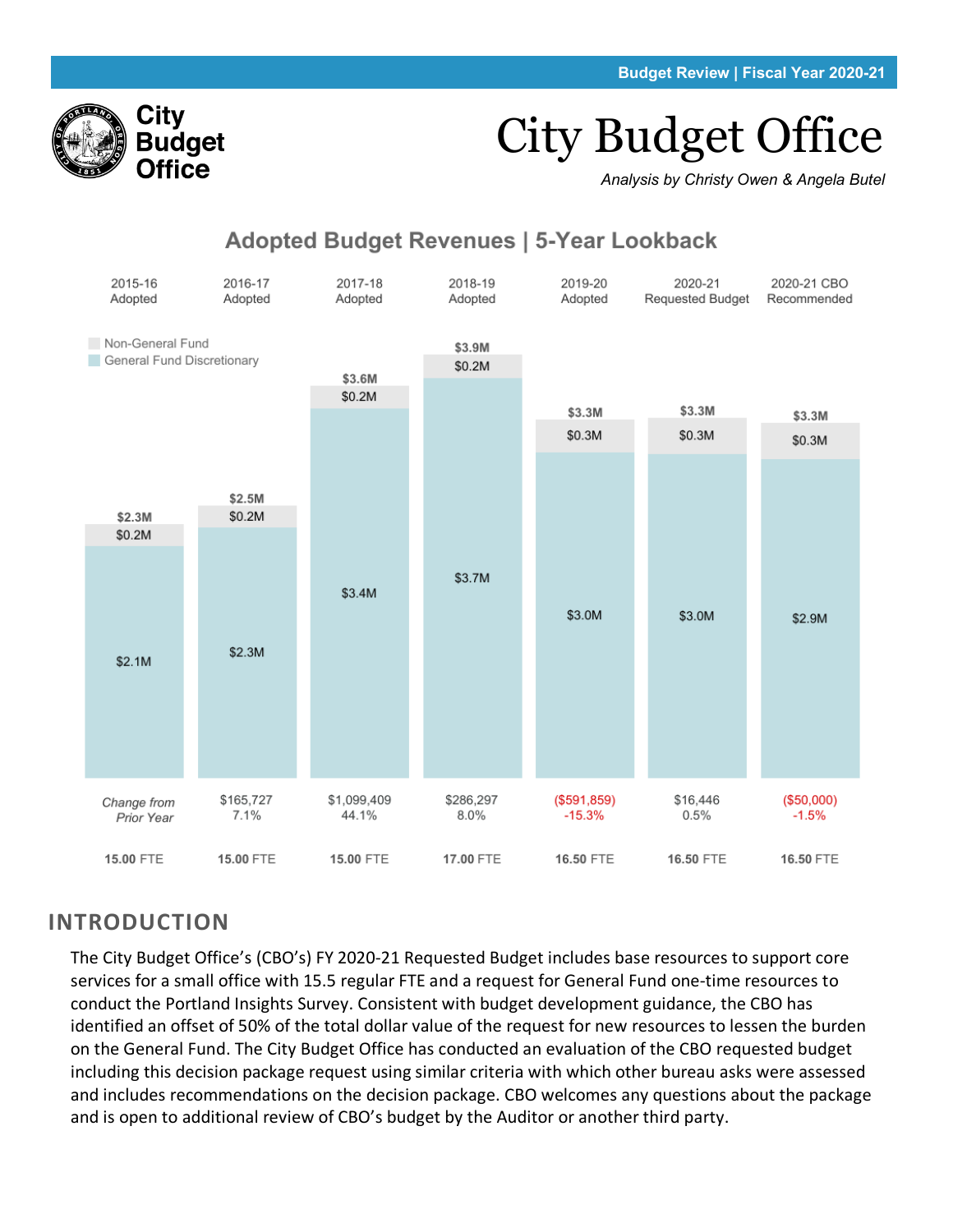# **BASE BUDGET ANALYSIS**

The CBO's base budget supports 15.5 FTE between two program offers: Budget & Economics and Portland Utility Board (PUB) Support. The Budget & Economics program is funded primarily through General Fund resources. The Portland Utility Board Support program is completely funded by interagency agreement resources from the Water Bureau and the Bureau of Environmental Services (BES). A small portion of indirect cost recovery from these interagency agreements also supports the Budget & Economics program. This interagency agreement has been in place since FY 2015-16; however, the FY 2020-21 Requested Budget is the first time PUB Support is presented as a discrete program offer.

The FY 2020-21 Requested Budget reflects the expiration of 2.0 LTE positions, both previously funded by one-time resources. The FY 2018-19 Adopted Budget included one-time resources for an Analyst III to further analytical research for citywide asset management; this position expired in FY 2019-20. The FY 2019-20 Adopted Budget included one-time resources for a one-year limited-term Financial Analyst II to provide backfill analytical support during the transition to the City's new budget software, BFM. There are no other significant changes in staffing within the CBO and, at present, the bureau is fully staffed for the first time in over eighteen months.

## **Future Financial Planning Efforts: Personnel Services**

The chart below presents a high-level financial history of spending patterns in the CBO. As 76% of the bureau's FY 2020-21 Requested Budget is attributable to personnel costs and this bureau has a relatively small number of FTE, the degree of sensitivity to staff turnover is clear: changes in personnel have brought in newer employees with different wage and benefit profiles than prior employees. As such, the bureau will need to plan for financial growth in wages associated with merit, impacts of future pay equity policies, and the significantly expanded pay bands that allow for increased rates of wage growth when compared to prior fiscal years.

## **Future Financial Planning Efforts: Lifecycle Replacement for Software**

At present, the CBO base operational budget does not include future replacement set-aside for the City's budget software system, BFM. The recent replacement project was delivered on-time and under budget. Project underspending was subsequently redirected to conduct additional system enhancements and employee training in-house in FY 2019-20. The bureau internally prioritized \$100,000 in the FY 2018-19 Spring BMP to redirect internal programmatic underspending into a future replacement reserve, and the bureau expects to request to deposit a similar amount into the reserve during the FY 2019-20 Spring BMP. In the FY 2018-19 Spring BMP, the bureau assumed a seven-year lifecycle and a future replacement cost of \$1.5 million. Using these assumptions, and assuming the continued current rate of funding via underspending, the bureau would still require a General Fund allocation of \$800,000 by FY 2025-26 to fully support anticipated replacement costs. Additionally, the size of the bureau's annual future replacement reserve contribution is predicated on two key factors: the amount of time positions are vacant before they are filled and the degree of underspending for discretionary purchases.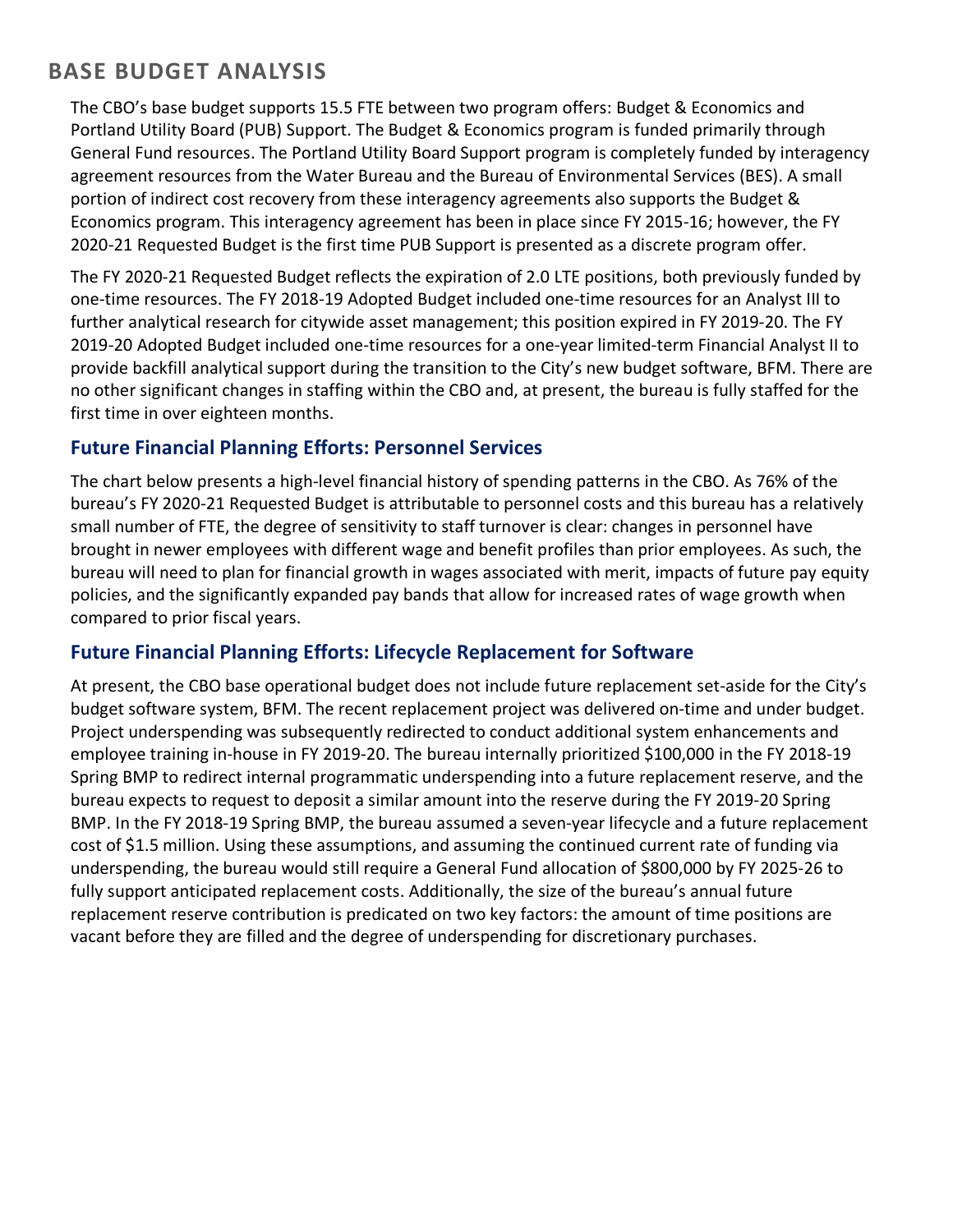

## **CBO Budget to Actuals by Major Object Category**

Over the past four fiscal years, CBO's underspending has varied, ranging between lower amounts between \$100,000 and \$200,000 in more typical years and higher amounts—up to \$1.1 million in FY 2017-18—during the years of the budget software replacement. For the current year, CBO is projecting underspending of about \$300,000. The bureau plans to request program carryover in the Spring BMP for the budget software reserve (\$100,000), for obligated personnel expenses (\$40,000), and for the Hatfield Fellow to support the survey, should funds for that project be approved (\$45,000).

Depending on the amount of funding available for the bureau to deposit into the reserve, the bureau will either be required to request significant General Fund resources to support future replacement or hold one or more positions vacant for several years to generate savings in support of lifecycle replacement. This trade-off would result in compromised financial and performance analysis for the City's multi-billiondollar budget development. The bureau will continue to assess the prioritization of resources in efforts to determine what amount could be shifted into an ongoing contribution for future replacement. If this assessment shows that the gap in future replacement funding exceeds CBO's capacity to absorb within its base operational budget over the next several years, CBO would consider future decision package requests to fund lifecycle replacement of this citywide asset.

This issue highlights a greater Citywide issue around the ability of individual bureaus to adequately resource lifecycle replacement costs of equipment and technology systems. The CBO should work with the CFO, the Bureau of Technology Services, and individual bureaus to comprehensively assess long-term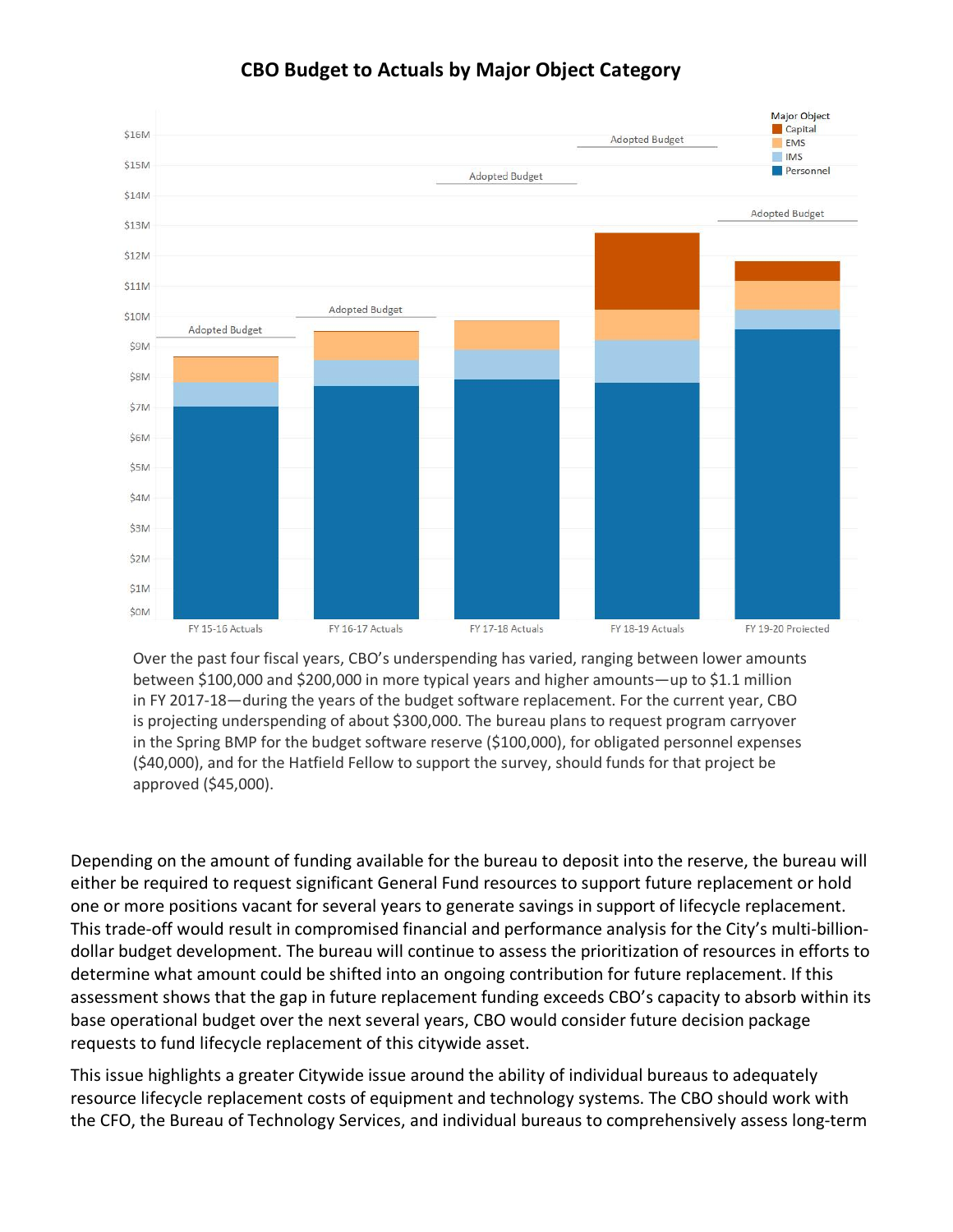equipment and technology replacement needs and potential funding sources.

## **DECISION PACKAGES**

## **Portland Insight Survey Phase II**

*9566, \$170,000, 0.00 FTE*

#### **Request Summary**

This request is for \$170,000 of General Fund one-time resources to conduct a second year of the Portland Insights Survey, a citywide survey of community perception of City services. The first phase of the survey was conducted by CBO in 2019; by conducting a second phase, CBO seeks to demonstrate the benefits of tracking community sentiment over time and to further assess the value of the City committing ongoing resources to an annual community survey.

#### **Offset Summary**

As a 50% offset option, CBO has offered a package with \$85,000 in one-time reductions to current services. These include realigning the office's existing Hatfield Fellow from supporting Citywide performance management efforts to dedicated support of the survey, as well as one-time reductions to employee merit growth, office supplies, and training opportunities for staff.

#### **CBO Analysis**

The bureau originally received \$60,000 in the 2018-19 Adopted Budget to conduct a pilot for the new survey. The bureau requested but did not receive ongoing resources to continue the survey as part of the FY 2019-20 budget process. At the time of FY 2019-20 budget development, the results were not available from the pilot, so Council could not yet assess the value of the survey. With the completed survey and results, CBO is again requesting resources: this time, \$170,000 in one-time for the second phase of the pilot, which is 280% larger than the initial request.

The increased cost is due to updated information based upon the initial survey: CBO estimates that the 2019 survey cost \$140,000 and CBO absorbed \$80,000 of that cost through internal underspending. The Phase II request is \$30,000 higher than Phase I; the additional resources will expand canvassing efforts, which during Phase I were successful in reaching historically underrepresented communities, particularly speakers of languages other than English.

The initial pilot resulted in 8,814 complete responses from members of the Portland community, allowing for disaggregation of results by geography and demographic group, creating a new dataset that is not available from any other source.

The data from the first survey has been useful to bureaus, including to the Bureau of Planning and Sustainability in their Thriving Cities work around sustainable consumption; to the Office of Governmental Relations in their report to Council on the City's tribal liaison work; to Portland Parks and Recreation in preparation for their Sustainable Future work session;<sup>[1](#page-3-0)</sup> and to CBO in drafting the FY 2018-19 Prior Year Performance Report.<sup>[2](#page-3-1)</sup> The survey has also been of interest to groups external to the City: it has been referenced widely in the press;<sup>[3](#page-3-2)</sup> was used as a data source for the State of Aging in Portland

<span id="page-3-0"></span><sup>&</sup>lt;sup>1</sup> See Portland Parks and Recreation, "A Sustainable Future" City Council Presentation, November 2019, <https://www.portlandoregon.gov/parks/article/748069>

<span id="page-3-1"></span><sup>&</sup>lt;sup>2</sup> City Budget Office, FY 2018-19 Prior Year Performance Report, December 2019,

https://www.portlandoregon.gov/cbo/article/748889

<span id="page-3-2"></span> $3$  See, for example: Gordon Friedman, "Portlanders report deep unhappiness with City Hall's response to homelessness,"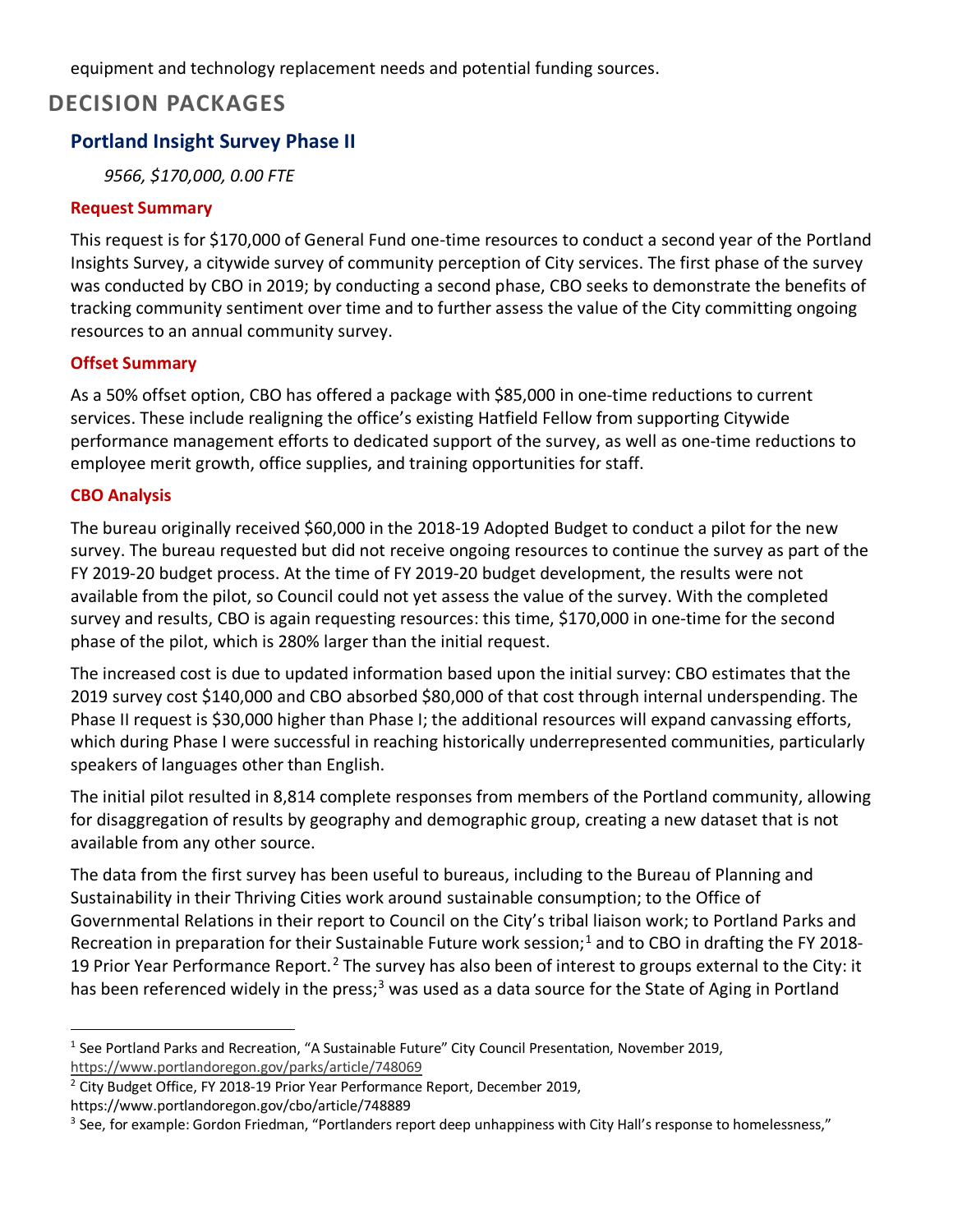report published by Portland State University's Institute on Aging; and has been cited in conjunction with Metro's decision to put a tax measure on the ballot in May.<sup>[4](#page-4-0)</sup>

The bureau believes that the most significant added value to continued investment in the Portland Insights Survey would be from longitudinal data provided through a second year of data collection. The current request is for one-time resources for one additional year of the survey. Though CBO acknowledges that longitudinal data would provide greater value given a longer time horizon, the office notes that a second year of data would give an initial glimpse of trends from year to year.

The offset offered by CBO is potentially viable but would cause significant impacts to CBO's work supporting Citywide performance management initiatives. The bureau cites that the loss of the dedicated Hatfield fellow would require the bureau to reduce its ability to provide performance deliverables such as What Works Cities coordination and the Prior Year Performance Report. A reduction to the training and development budget could negatively affect CBO's core service of rigorous, clear budget analysis if analysts are delayed in accessing the training they need.

Due to evidence that the Portland Insights Survey is meeting a need for City bureaus and external partners that no other available dataset is able to meet, and due to the promise of increasing equitable participation through enhanced canvassing, CBO recommends continuing to fund this work for one more year. CBO cautions against serial one-time funding for this project and recommends that Council decide after Phase II whether this project merits ongoing resources or should be discontinued.

CBO believes that at least \$50,000 of the offset can be absorbed by the bureau with minimal service level impact, due to the reduced 2% merit budget directed by the Mayor and due to the bureau's historical underspending patterns. Council and the bureau may consider supporting a carryover in the Spring BMP to further support this package while preserving CBO current service levels.

### **CBO Recommendation: \$120,000 one-time**

August 23, 2019, https://www.oregonlive.com/portland/2019/08/portlanders-report-deep-unhappiness-with-city-hallsresponse-to-homelessness.html

<span id="page-4-0"></span><sup>4</sup> Bridgeliner Newsletter, February 6, 2020, https://bridgeliner.com/newsletter/2020-02-06-its-not-a-wealth-tax/